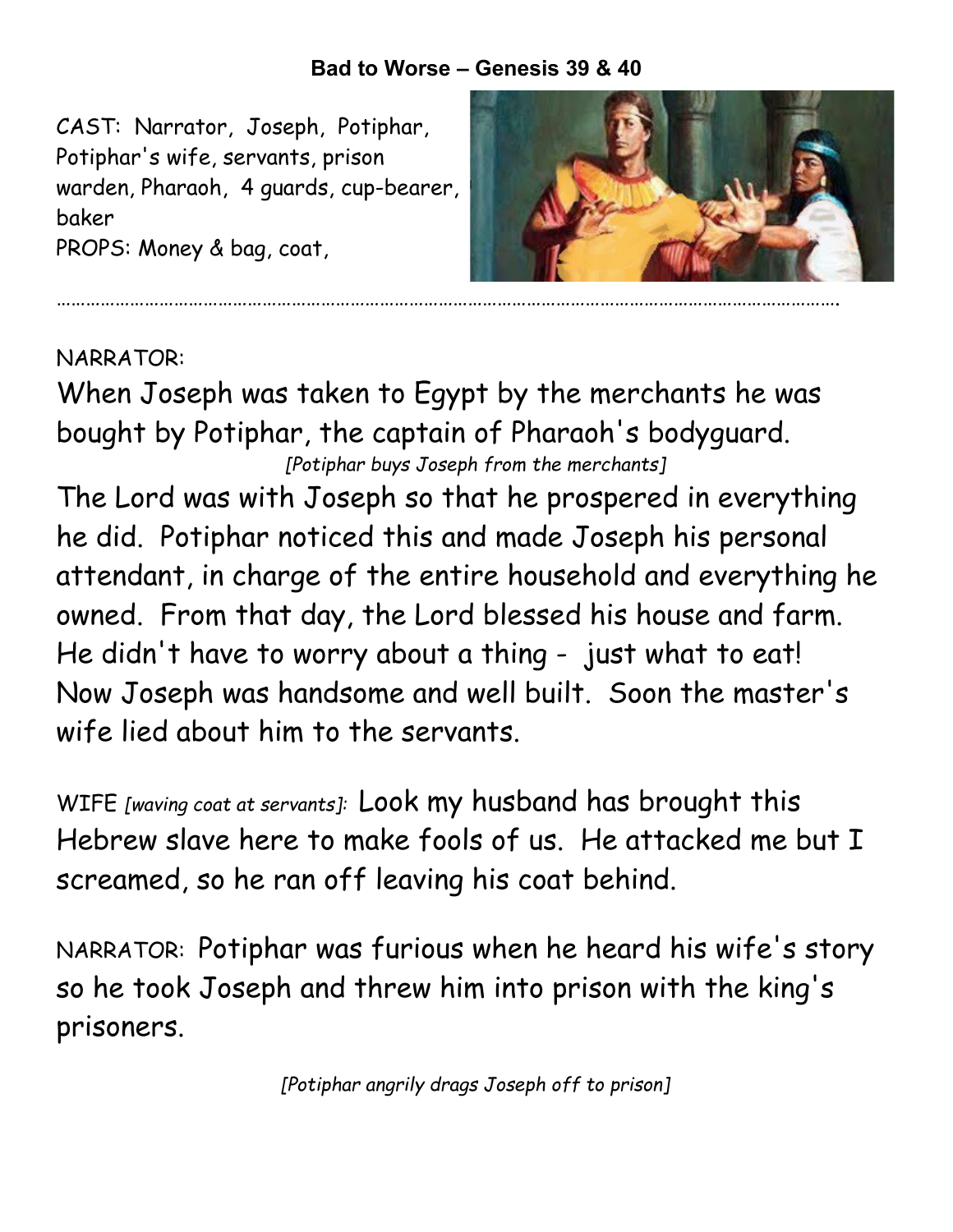**Bad to Worse – Genesis 39 & 40**

The Lord was with Joseph in prison and showed him his faithful love. Joseph became a favorite with the prison guard and he put Joseph in charge of all the other prisoners. The warden didn't have to worry because Joseph took care of everything.

Later on, Pharaoh was angry with his cup-bearer and his baker and put them in prison.

*[Pharaoh orders his guards to take away the prisoners]* One night they each had a dream.

JOSEPH: Why do you look so worried today?

BOTH: We both had dreams last night. No-one can tell us what they mean.

JOSEPH: Interpreting dreams is God's business. Tell me what you dreamt.

CUP-BEARER: I saw a grapevine with 3 branches which produced bunches of grapes. I squeezed a bunch into Pharaoh's cup then placed it in his hand.

JOSEPH: The 3 branches mean 3 days. Within 3 days Pharaoh will restore you to being his cup-bearer. And please remember me when things go well for you and mention me to Pharaoh so he can let me out of this place. I was kidnapped from my homeland and now I'm here in prison but I did nothing to deserve it.